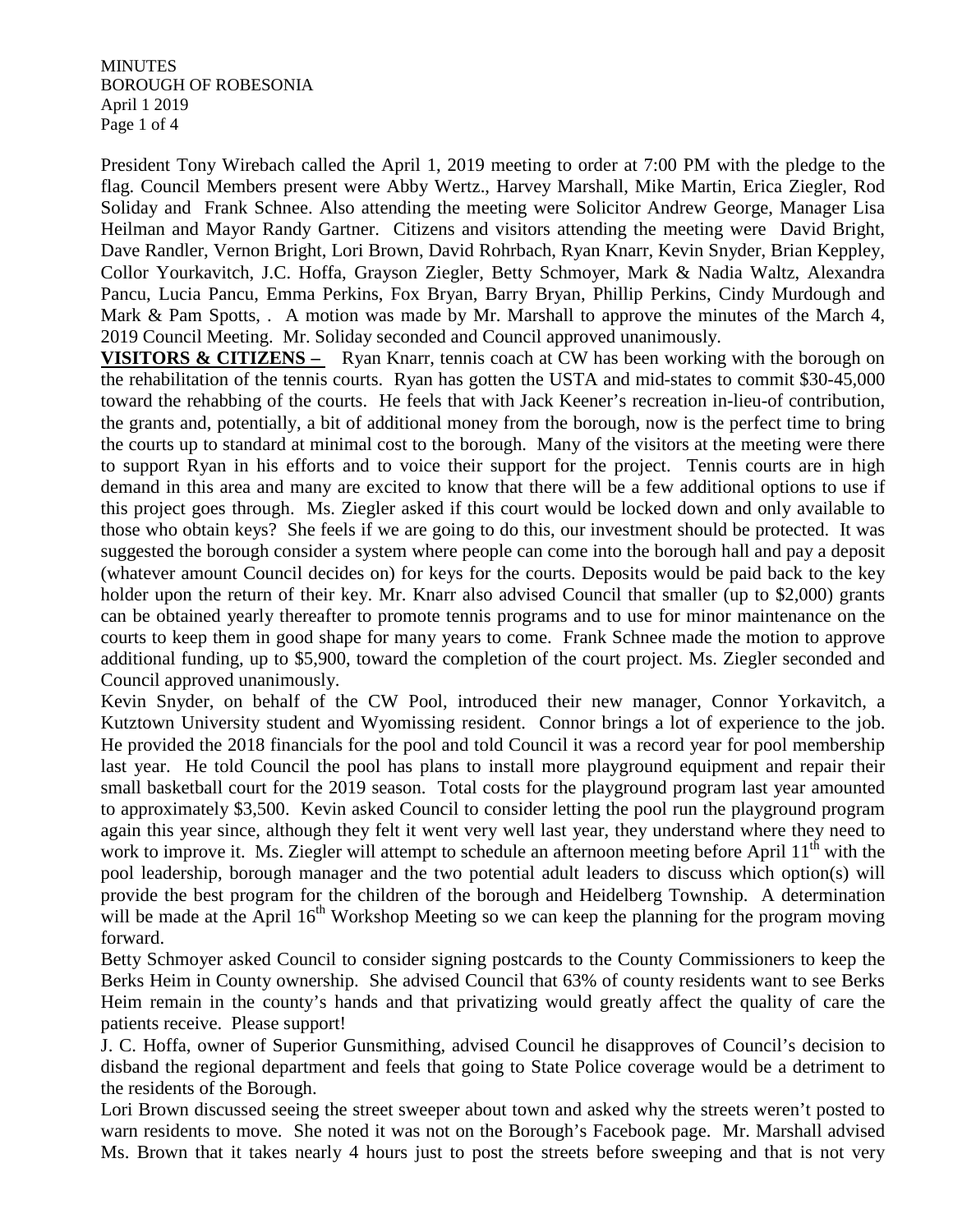**MINUTES** BOROUGH OF ROBESONIA April 1 2019

Page 2 of 4

efficient. He noted he hopes to have the street sweeper out at least once weekly throughout the summer, depending on weather. Ms. Brown feels that a regular schedule might be helpful.

**MAYOR** – Mayor Gartner discussed the matter of police coverage when the regional department is disbanded. He advised the audience that we do not want to rely strictly on State Police coverage. He is hoping to go back to our own department with more community policing. We will have police.....albeit slightly different than what we currently have. We hope to have more control over the costs with our own department since the regional one has gotten incredibly expensive….with costs escalating over \$100,000 in eight years. Mayor Gartner advised Council that he sent a letter to Pastor Bill Weiser regarding the Jack Frost Parade, asking him to reconsider the route and the location of the judge's stand. It was sent by him as a private citizen.

## **SOLICITOR** -

#### ORDINANCE 2019-5

AN ORDINANCE AUTHORIZING THE BOROUGH OF ROBESONIA, BERKS COUNTY, PENNSYLVANIA, TO DISSOLVE THE WESTERN BERKS REGIONAL POLICE COMMISSION AND THE WESTERN BERKS REGIONAL POLICE DEPARTMENT AND TO TERMINATE THE WESTERN BERKS REGIONAL POLICE DEPARTMENT AMENDED AND RESTATED CHARTER AGREEMENT. Mr. Schnee made the motion and Mr. Martin seconded, to adopt Ordinance 2019-5. Council approved unanimously.

## **RESOLUTION 2019-2**

A RESOLUTION OF THE BOROUGH OF ROBESONIA, BERKS COUNTY, PENNSYLVANIA, AUTHORIZING THE CONDEMNATION OF THE PROPERTY OWNED BY BARBARA J. BREININGER KNOWS AS 26 WEST FREEMAN STREET, IN THE BOROUGH OF ROBESONIA, BERKS COUNTY, PENNSYLVANIA 19551, PROPERTY I.D. NO. 74434704810789, AS MORE FULLING DESCRIBED IN A DEED DATED AUGUST 10, 1979 AND RECORDED AUGUST

10, 1979 IN DEED BOOK 1765, PAGE 1271, IN THE BERKS COUNTY RECORDER OF DEEDS OFFICE, IN ACCORDANCE WITH THE BOROUGH CODE, 8 PA.C.S.A. §§ 1501, ET SEQ., AND AUTHORIZING ACCEPTANCE OF A DEED IN LIEU OF CONDEMNATION FOR THE PROPERTY.

Ms. Wertz made the motion to accept the Deed in Lieu of Condemnation and Mr. Soliday seconded. Council approved unanimously.

Mr. Martin made the motion to sign the Agreement of Sale of the Breininger Property (Property I.D. No. 74434704810789). Mr. Marshall seconded and Council approved unanimously.

David Bright asked the question of when an agreement might be made with POSofA Camp 113. All agreed we would like to have it in place as quickly as possible.

Mr. Schnee made the motion to re-affirm The Keener Heights Plans. Mr. Marshall seconded and Council approved unanimously.

**ENGINEER** – The Engineer report was included in the agenda packet.

**PLANNING COMMISSION –** Next meeting is scheduled for April 17th, if needed. Mr. Soliday noted that when Mr. Schnee decides to leave the PC, there will be a huge loss of knowledge going with him and suggested we should try to find some younger people to join these committees to learn from the older, long-timers before they leave. Manager advised there is a vacancy on the Zoning Board and on the Vacancy Committee. Mayor suggested putting something on the Borough's FB page to see if any volunteers could be found that way.

**MANAGER –** Ms. Heilman advised Council that Lower Heidelberg will, once again, be hosting a community shredding event at Tompkins VIST Bank on June 22 and asked if Council wanted to participate again this year (our cost last year was \$81.40). Council agreed.

Presented a Noise Permit Exemption for Celebration Fireworks for the annual fireworks display at the street fair. Ms. Ziegler made the motion to approve, Mr. Soliday seconded and Council approved unanimously.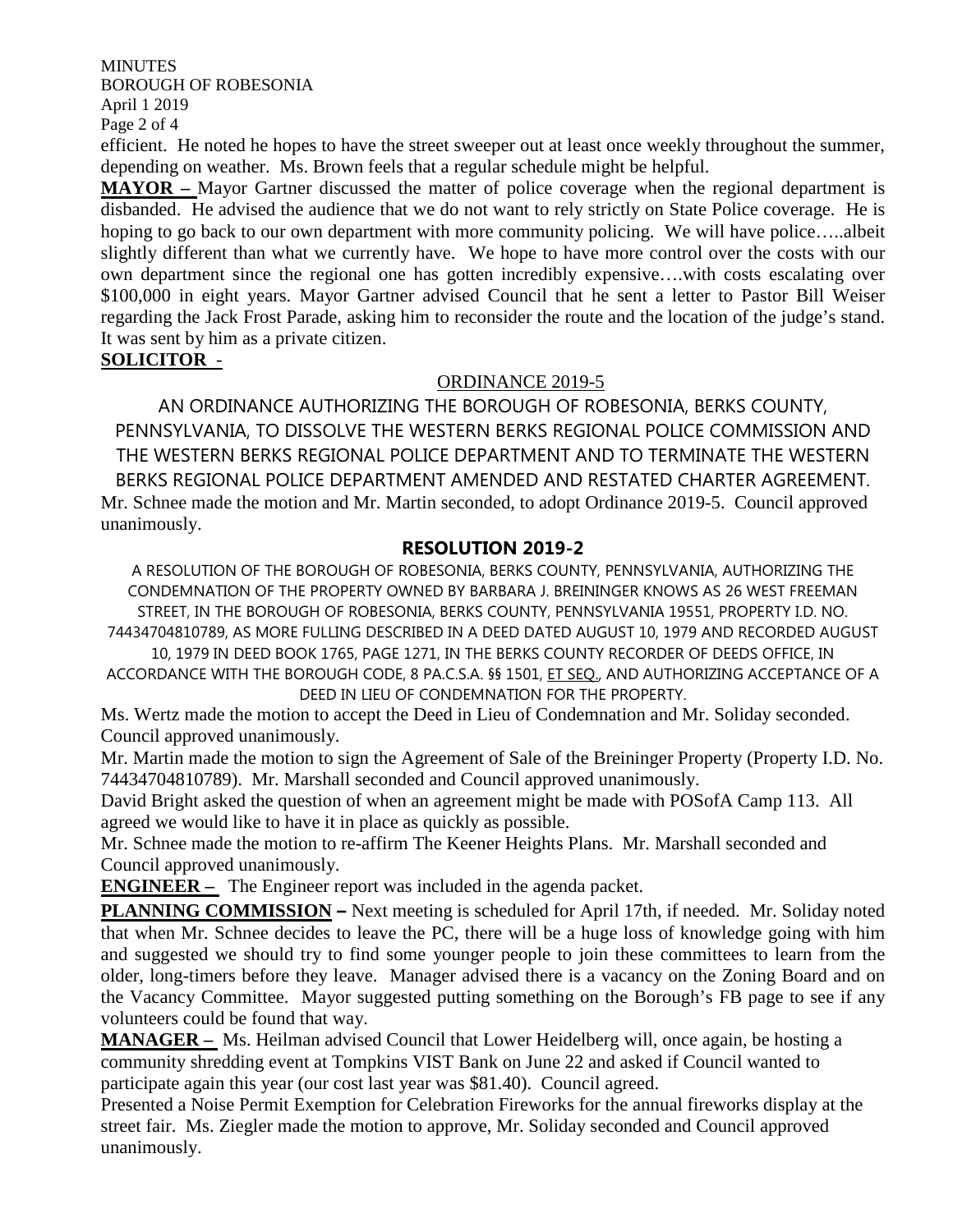**MINUTES** BOROUGH OF ROBESONIA April 1 2019

Page 3 of 4

Submitted a request from the Federal Census Bureau for the use of our council room for trainings/meetings, as needed; and the request to advertise on our social media page for census workers for the decennial census. Mr. Soliday made the motion to approve, Mr. Martin seconded and Council approved unanimously.

Presented a request from the Lions Club to purchase an additional 25-30 yards of mulch, at an approximate cost of \$700, to be put at the Tot Lot. The Lions will provide the labor. Ms. Wertz approved the request and Ms. Ziegler seconded. Council approved unanimously.

Presented a request from Trinity Volleyball League for the use of the field at the Tot Lot for their home games only. They play Tuesday and Thursday nights from 6:30 till dusk. They also asked to use the Borough's volleyball set. Council approved the use of the field but not the nets since they may be used at the pool for playground season again this year (to be determined) on a motion by Ms. Wertz, second by Ms. Ziegler and unanimous Council approval.

Notified Council of a complaint received by the residents of 46 East Meadow regarding the deteriorating condition of the other half of their duplex at 44 East Meadow Avenue. Manager advised Council that solicitor provided some information regarding a blighted property program run by the County for which this property may qualify but we would have to follow a process as set forth in the International Property Maintenance Code which is administered by Kraft Code Services. The borough would be responsible for the costs incurred for Kraft's services to pursue this matter. Mr. Marshall made the motion to have Kraft take a look at the property and determine the need to pursue the matter for correction, and we'll revisit the matter at the May meeting. Mr. Soliday seconded and Council approved unanimously.

**PAYMENT OF INVOICES-** Motion by Mr. Schnee seconded by Mr. Martin and unanimously carried, the bills were ordered paid as presented, including those paid prior to the meeting to avoid penalties. **COMMITTEE REPORTS-**

**Finance/Administration** - No report.

**Personnel:** No report.

#### **Fire Protection/Safety** – No report.

**Streets/Highways/Sewer** – The meeting minutes from the March meeting were included in the agenda packet. Streets Dept. will be meeting with engineer to discuss bridge inspection reports on 4/4 and with Charlie Paris of PennDOT to discuss tar & chipping South Church Street at an approximate cost of \$36,000. Microseal will also be discussed.

Parks & Recreation- Ms. Ziegler will be scheduling meeting with pool representatives and potential playground leaders. She also presented a request from Little Peoples Nursery School for the use of the Tot Lot Parking Lot for their annual Bike Rally for May  $7<sup>th</sup>$  (rain date May  $8<sup>th</sup>$ ). A barricade will be provided for their rally. Mr. Marshall made the motion to approve the use and Mr. Soliday seconded. Council approved unanimously.

#### **COUNCIL REPORTS**

**Marshall –** Mr. Marshall made the motion to obtain meeting minutes and financial reports from both the Robesonia Municipal Authority and the Robesonia-Wernersville Sewer Authority. We got both every month from the Womelsdorf-Robesonia Joint Water Authority and he feels we should be getting both from the sewer authorities as well. Mr. Schnee seconded and Council approved unanimously. Mr. Soliday will discuss with the RMA and David Randler will take the request back to the Wernersville-Robesonia Sewer Authority. He also notified Council that he would be attending ESM Training in Lehigh County on  $4/2$ -4/3 which will allow us to apply for Low Volume Dirt & Gravel Roads grants.

**Martin-** No report. **Ziegler-** No report. **Schnee-**.No report. **Soliday** – No report. **Wertz-** No report.